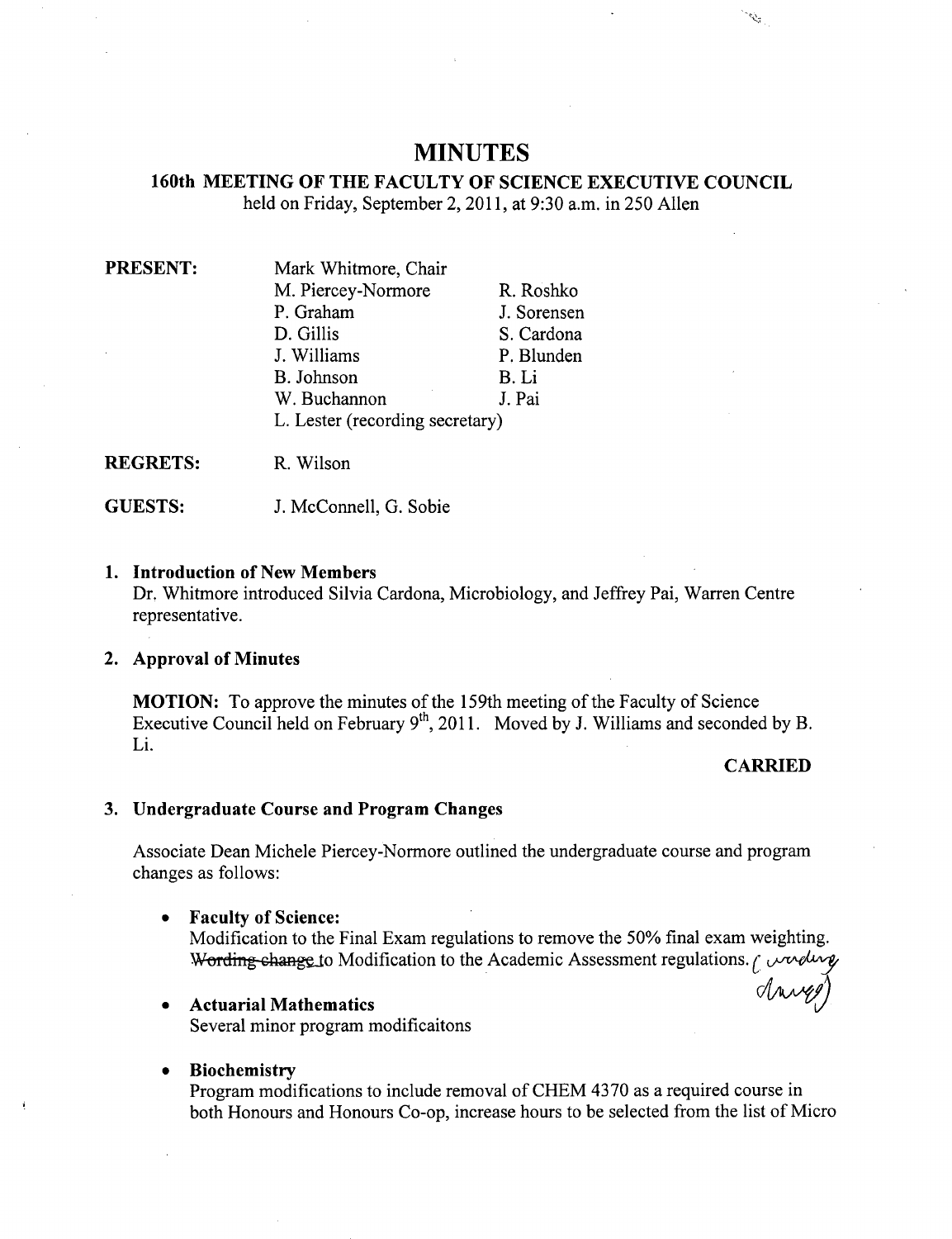and Chem options from 18 to 20 (honours) and 21 to 24 (Co-op) and add CHEM 4370 to Chem and Micro Option list.

#### **Biological Sciences**   $\bullet$

Minor course modification (wording change)

Program Change - To delete Major and Honours "No Theme Selected" Theme Option.

#### **Mathematics**   $\bullet$

Course deletions - 4900 and 4960 to be replaced by 4910 and 4920. Modifications to 3120.

- **Microbiology**   $\bullet$ Several Course Modifications
- **ó Statistics**

Program Change - Addition of Co-op options to Statistics Honours and Major programs.

It was decided by the committee that the positioning of the pre-requisites for Statistics Co-op option will be worked out by the Department of Statistics and the Co-op Office.

**MOTION:** To approve the package of undergraduate course changes as presented. Moved by M. Piercey-Normore, seconded by B. Johnson.

### **CARRIED**

**MOTION:** To recommend to Faculty Council approval of the package of undergraduate program changes as presented. Moved by M. Piercey-Normore, seconded by B. Johnson.

#### **CARRIED**

#### **4. Graduate Course and Program Changes**

The introduction of 3 new courses due to the addition of a new graduate level co-op program in Computer Science.

**MOTION:** To approve the three new courses in Computer Science. Moved by P. Graham, seconded by B. Li.

### **CARRIED**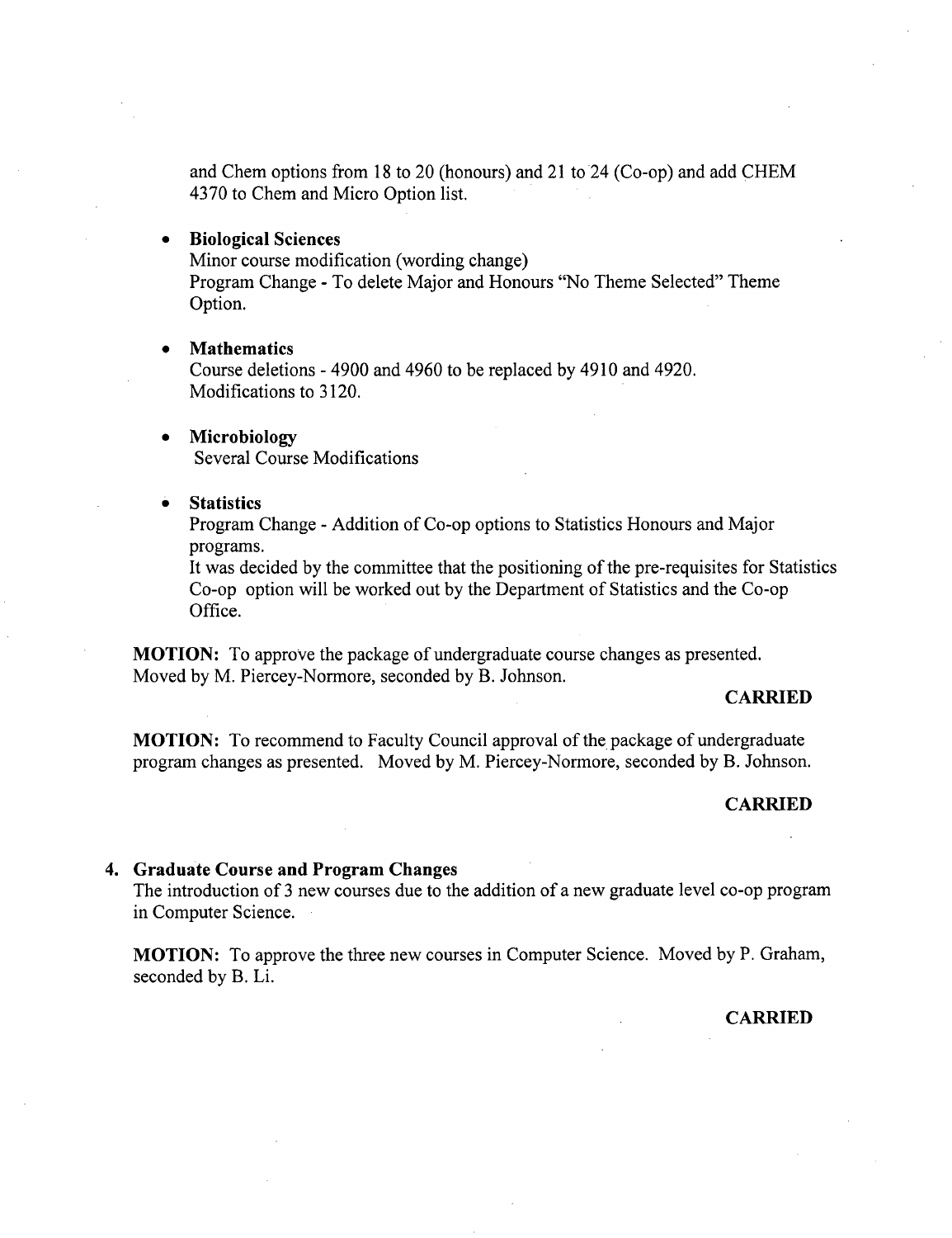# **Approval of Agenda**

**MOTION:** To approve the draft agenda of the Faculty Council meeting scheduled for September 13, 2011, with the addition of the "Undergraduate Journal". Moved by M. Piercey-Normore, seconded by W. Buchannon.

**CARRIED** 

# **Adjournment**

The meeting adjourned at 10:15 a.m.